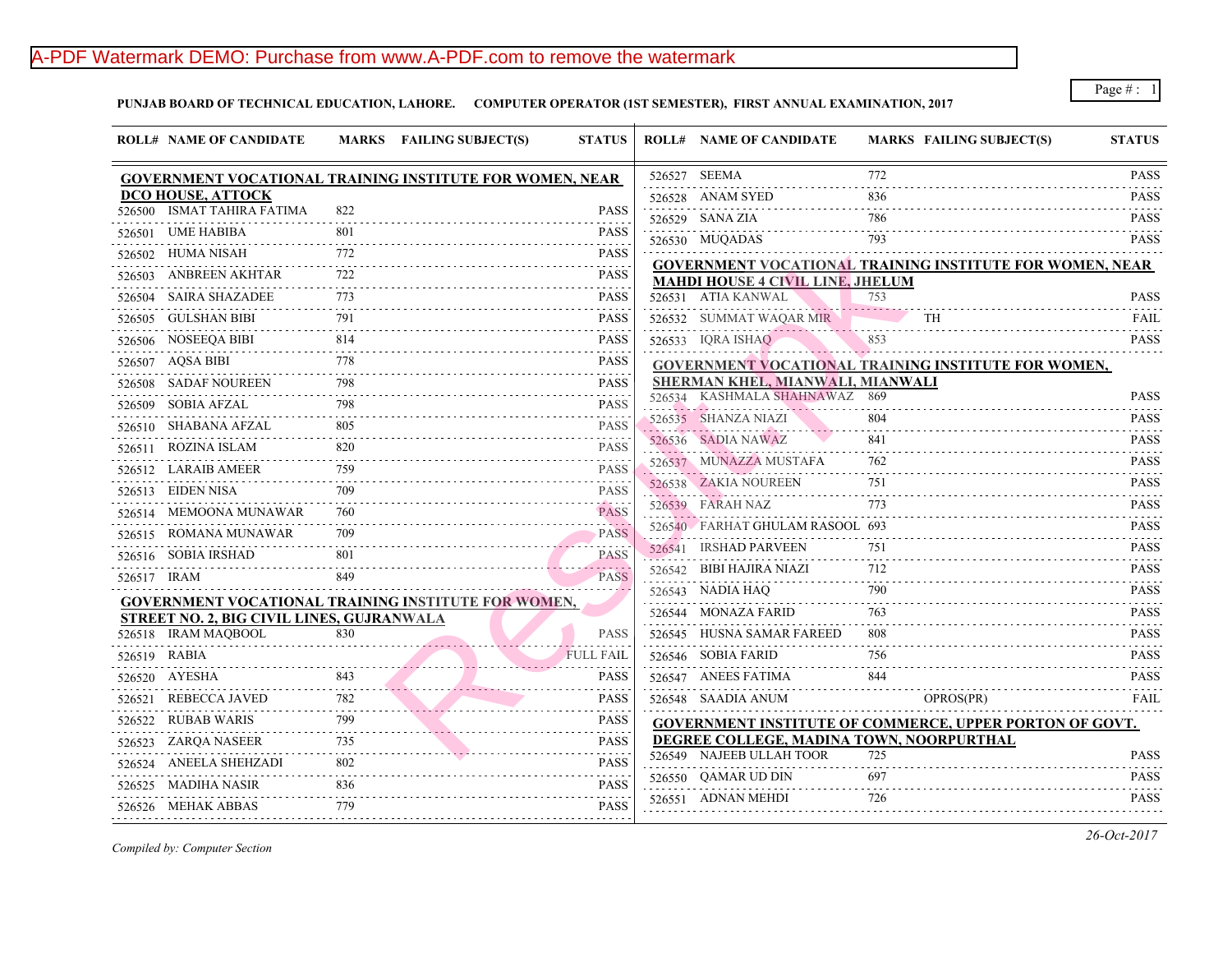## **PUNJAB BOARD OF TECHNICAL EDUCATION, LAHORE. COMPUTER OPERATOR (1ST SEMESTER), FIRST ANNUAL EXAMINATION, 2017**

|        | <b>ROLL# NAME OF CANDIDATE</b>                |     | MARKS FAILING SUBJECT(S)                                                           | <b>STATUS</b>                                         | <b>ROLL# NAME OF CANDIDATE</b>                                  | <b>MARKS FAIL</b> |            |
|--------|-----------------------------------------------|-----|------------------------------------------------------------------------------------|-------------------------------------------------------|-----------------------------------------------------------------|-------------------|------------|
|        | 526552 LAILA RUBAB                            | 738 |                                                                                    | <b>PASS</b>                                           | 526580 ADNAN SHIFQAT                                            | 715               |            |
|        | 526553 GULRAIZ RANA                           | 732 |                                                                                    | <b>PASS</b>                                           | 526581 SHAFIQ UR REHMAN                                         | 726               |            |
|        | 526554 TAYYABA ASLAM                          | 769 |                                                                                    | <b>PASS</b>                                           | 526582 MUHAMMAD HAFEEZ                                          | 697               |            |
|        | 526555 AQSA ASLAM                             | 768 |                                                                                    | <b>PASS</b>                                           | 526583 REHMAN UL HASSAN                                         | 723               |            |
|        | 526556 MUHAMMAD BABAR                         | 679 |                                                                                    | <b>PASS</b>                                           | 526584 MAZHAR IQBAL                                             |                   |            |
|        | 526557 NAVEED ANJUM                           | 672 |                                                                                    | <b>.</b> .<br><b>PASS</b>                             | 526673 IRFAN YASIR                                              |                   | TH         |
|        | 526558 QAMAR FAROOQ                           | 663 |                                                                                    | <b>PASS</b>                                           | <b>BURKLEY COLLEGE OF COMMERCE, SAHIY</b>                       |                   |            |
|        | 526559 ABDUL QAYYUM                           | 698 |                                                                                    | <b>PASS</b><br>.                                      | <b>PAKPATTAN SHARIF</b>                                         |                   |            |
|        | 526560 MUHAMMAD MUBARAK<br><b>SHAHZAD</b>     | 702 |                                                                                    | <b>PASS</b>                                           | 526585 FAISAL HAMEED<br>526586 WAQAS AHMAD                      | 622<br>689        |            |
|        | 526561 ABDULLAH                               | 661 |                                                                                    | <b>PASS</b>                                           | 526587 IRFAN AHMAD                                              | 730               |            |
| 526562 | BEHRAM HASSAN                                 | 708 |                                                                                    | <b>PASS</b>                                           | 526588 MUBASHAR HASSAN                                          | 677               |            |
| 526563 | WASEEM SAJJAD                                 | 682 |                                                                                    | <b>PASS</b>                                           | 526589 SHAKEEL PARVEEN                                          | 644               |            |
|        | 526564 AHMAD SHEHZAD                          | 667 |                                                                                    | <b>PASS</b>                                           | 526590 SABA NAZ                                                 | 721               |            |
| 526565 | BABAR HASAN                                   | 791 |                                                                                    | <b>PASS</b>                                           | 526591 AMIR MUHAMMAD                                            | 739               |            |
|        | 526566 MUHAMMAD SHAHBAZ                       | 726 |                                                                                    | <b>PASS</b>                                           | 526592 MUHAMMAD WASEEM                                          | 674               |            |
|        | 526567 UMAR RAZA                              |     | BCOPH(TH, PR, SE) OS(TH, PR,<br>SE) MSOFFICE-I(TH, PR, SE)<br>OPROS(TH, PR, SE) TH | FAIL                                                  | <b>UMER</b><br>526593 HAFIZ MUHAMMAD SHAHID<br><b>ASHRAF</b>    |                   | MSO.       |
|        | 526568 ALI RAZA                               |     | MSOFFICE-I(TH)                                                                     | <b>FAIL</b>                                           | 526594 NAZAR FARID                                              | 719               |            |
|        | 526569 FARRUKH SULTAN                         | 698 |                                                                                    | <b><i>Charles Committee States</i></b><br><b>PASS</b> | 526595 ABDUL QAVI                                               | 719               |            |
|        | 526570 ABDUL RAUF UL HASSAN 765               |     |                                                                                    | <b>PASS</b><br>and a state                            | 526596 MUHAMMAD FAISAL                                          | 629               |            |
|        | 526571 MUHAMMAD JAVED                         | 716 |                                                                                    | <b>PASS</b><br>$- - - - -$                            | 526597 MUHAMMAD KAIFI                                           | 621               |            |
|        | 526572 IKRAM UL HUSSAN                        | 707 |                                                                                    | <b>PASS</b>                                           | <b>GOVERNMENT VOCATIONAL TRAINING IN</b>                        |                   |            |
|        | 526573 ABDUL MOEED                            | 758 |                                                                                    | <b>PASS</b>                                           | ALSHAFI HOSPITAL, RAILWAY ROAD, PIND                            |                   |            |
|        | 526574 MUHAMMAD ANWAAR UL 697<br><b>HASAN</b> |     |                                                                                    | <b>PASS</b>                                           | 526602 RABIA YOUNAS<br><b>GOVERNMENT VOCATIONAL TRAINING IN</b> | 590               |            |
| 526575 | MUHAMMAD ARSALAN<br><b>YOUNIS</b>             | 750 |                                                                                    | <b>PASS</b>                                           | <b>GULZAR-E-REHMAT MASJID, SOHAWA</b><br>526603 MARIA ANJUM     | 854               |            |
|        | 526577 MARIA BATOOL                           | 745 |                                                                                    | <b>PASS</b>                                           | 526604 SAMINA AKHTER                                            | 765               |            |
| 526578 | KALEEM ULLAH                                  | 695 |                                                                                    | <b>PASS</b>                                           | 526605 SADIA TARIQ                                              |                   | <b>BCO</b> |
|        | 526579 MUHAMMAD IDREES                        | 726 |                                                                                    | <b>PASS</b>                                           |                                                                 |                   | <b>MSO</b> |
|        |                                               |     |                                                                                    |                                                       |                                                                 |                   | SE)        |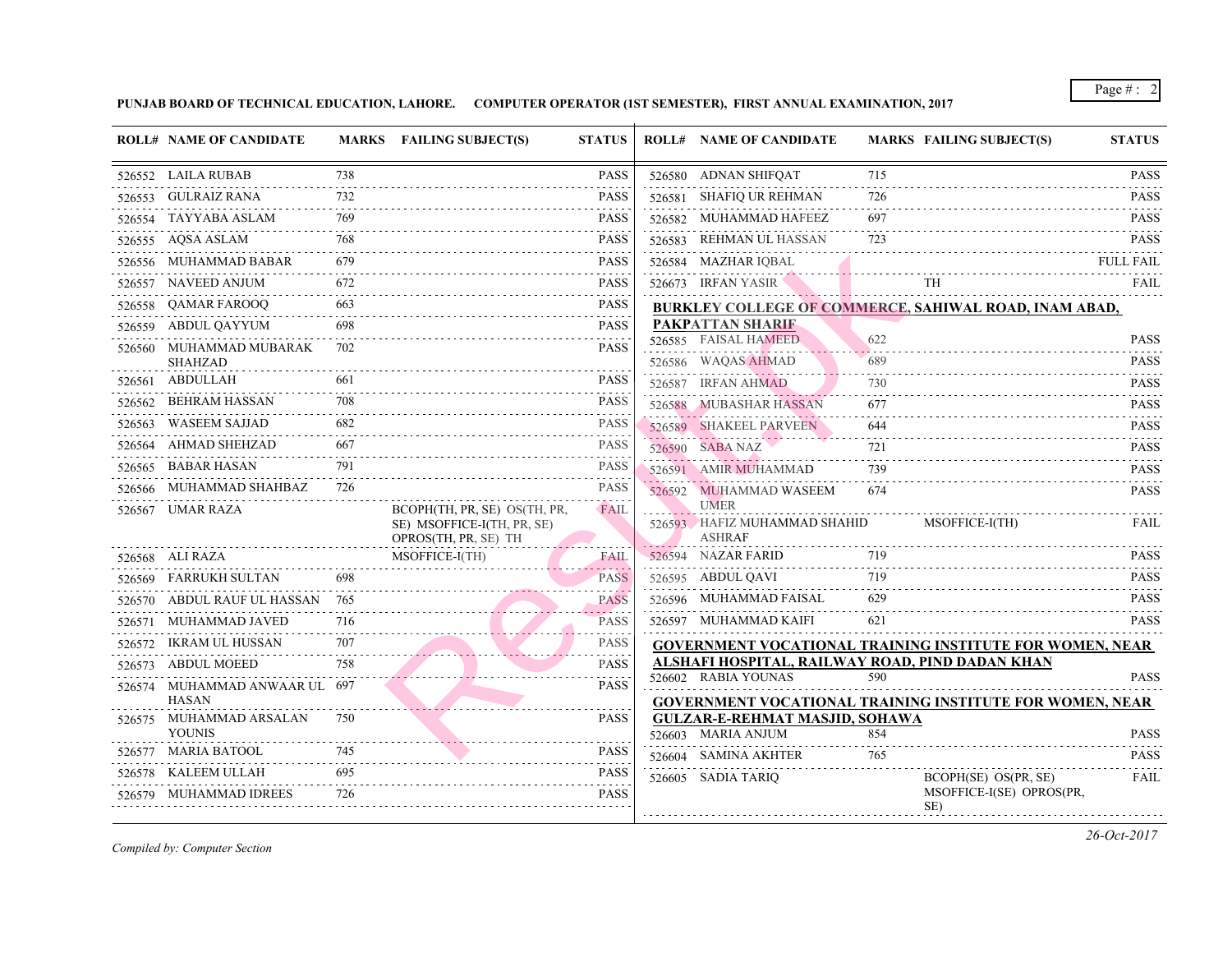## **PUNJAB BOARD OF TECHNICAL EDUCATION, LAHORE. COMPUTER OPERATOR (1ST SEMESTER), FIRST ANNUAL EXAMINATION, 2017**

|   | <b>ROLL# NAME OF CANDIDATE</b>                    |                  | MARKS FAILING SUBJECT(S)                                        | <b>STATUS</b>            | <b>ROLL# NAME OF CANDIDATE</b> |     | <b>MARKS FAIL</b> |
|---|---------------------------------------------------|------------------|-----------------------------------------------------------------|--------------------------|--------------------------------|-----|-------------------|
|   | 526606 KINZA NISA                                 | 722              |                                                                 | <b>PASS</b>              | 526631 SANA YASMEEN            |     |                   |
|   | 526607 MARIA TANVEER                              | 2.2.2.2.2<br>813 |                                                                 | <b>PASS</b>              |                                |     |                   |
| . | 526608 RUKHSANA SHAHID                            | 859              |                                                                 | <b>PASS</b>              | 526632 TEHMINA IFTIKHAR        | 685 |                   |
|   | 526609 JAVERIA SHABBIR                            | 804              |                                                                 | <b>PASS</b>              | 526633 QANDEEL SEHER           | 684 |                   |
|   | 526610 RABIA BASRI                                | 733              |                                                                 | <b>PASS</b>              | 526634 MARIA AMEER             | 727 |                   |
|   | 526611 MARIA LIAQAT                               | 759              |                                                                 | <b>PASS</b>              |                                |     |                   |
|   | 526612 SYEDA SALIHA NAZ<br>. <u>.</u> .           | 725              |                                                                 | <b>PASS</b>              |                                |     |                   |
|   | 526613 SABA JAHANGIR                              | 755              |                                                                 | <b>PASS</b>              |                                |     |                   |
|   | 526614 IRAM SHAHZADI                              | 730              |                                                                 | <b>PASS</b>              |                                |     |                   |
|   | 526615 SAIRA BANO                                 |                  | BCOPH(PR) OS(PR)<br>MSOFFICE-I(PR) OPROS(PR)                    | FAIL                     |                                |     |                   |
|   |                                                   |                  | <b>GOVERNMENT VOCATIONAL TRAINING INSTITUTE FOR WOMEN,</b>      |                          |                                |     |                   |
|   | RAWALPINDI ROAD, TALAGANG                         |                  |                                                                 |                          |                                |     |                   |
|   | 526616 SHABANA PERVAIZ<br>.                       | 806              |                                                                 | <b>PASS</b>              |                                |     |                   |
|   | 526617 SADIA BIBI                                 | 804              |                                                                 | <b>PASS</b>              |                                |     |                   |
|   | 526618 ABIDA PARVEEN                              | 825              |                                                                 | <b>PASS</b>              |                                |     |                   |
|   | 526619 NAYAB BATOOL                               | 786              | 526619 NAYAB BATOOL 786 PASS                                    | <b>PASS</b>              |                                |     |                   |
|   | 526620 SALAH BIBI                                 | 793              |                                                                 | <b>PASS</b>              |                                |     |                   |
|   | 526621 SANA AMBREEN                               | 715              | $EN$ 715                                                        | <b>PASS</b>              |                                |     |                   |
| . | 526622 IQRA BATOOL                                | 745              |                                                                 | <b>PASS</b>              |                                |     |                   |
|   | 526623 SAIQA BIBI                                 | 715              |                                                                 | <b>PASS</b>              |                                |     |                   |
|   | 526624 UZMA SHAHEEN<br>N 747<br>----------------- | 747              |                                                                 | PASS                     |                                |     |                   |
|   | 526625 NAJAM UN NISA                              | 718              | UN NISA $718$                                                   | <b>PASS</b>              |                                |     |                   |
|   | 526626 ALMAS ISMAIL                               | 775              | $\frac{1}{15}$                                                  | <b>PASS</b>              |                                |     |                   |
|   | 526627 AMNA BIBI                                  | 778              | $\frac{778}{256}$                                               | <b>PASS</b>              |                                |     |                   |
|   | 526628 RIMSHA KHALIQ                              | 751              |                                                                 | 2.2.2.2.2<br><b>PASS</b> |                                |     |                   |
|   | 526629 MADIHA KANWAL                              |                  | BCOPH(PR, SE) OS(PR, SE)<br>MSOFFICE-I(PR, SE)<br>OPROS(PR, SE) | FAIL                     |                                |     |                   |
|   | 526630 SABA YASMEEN                               |                  |                                                                 | <b>ABSENT</b>            |                                |     |                   |